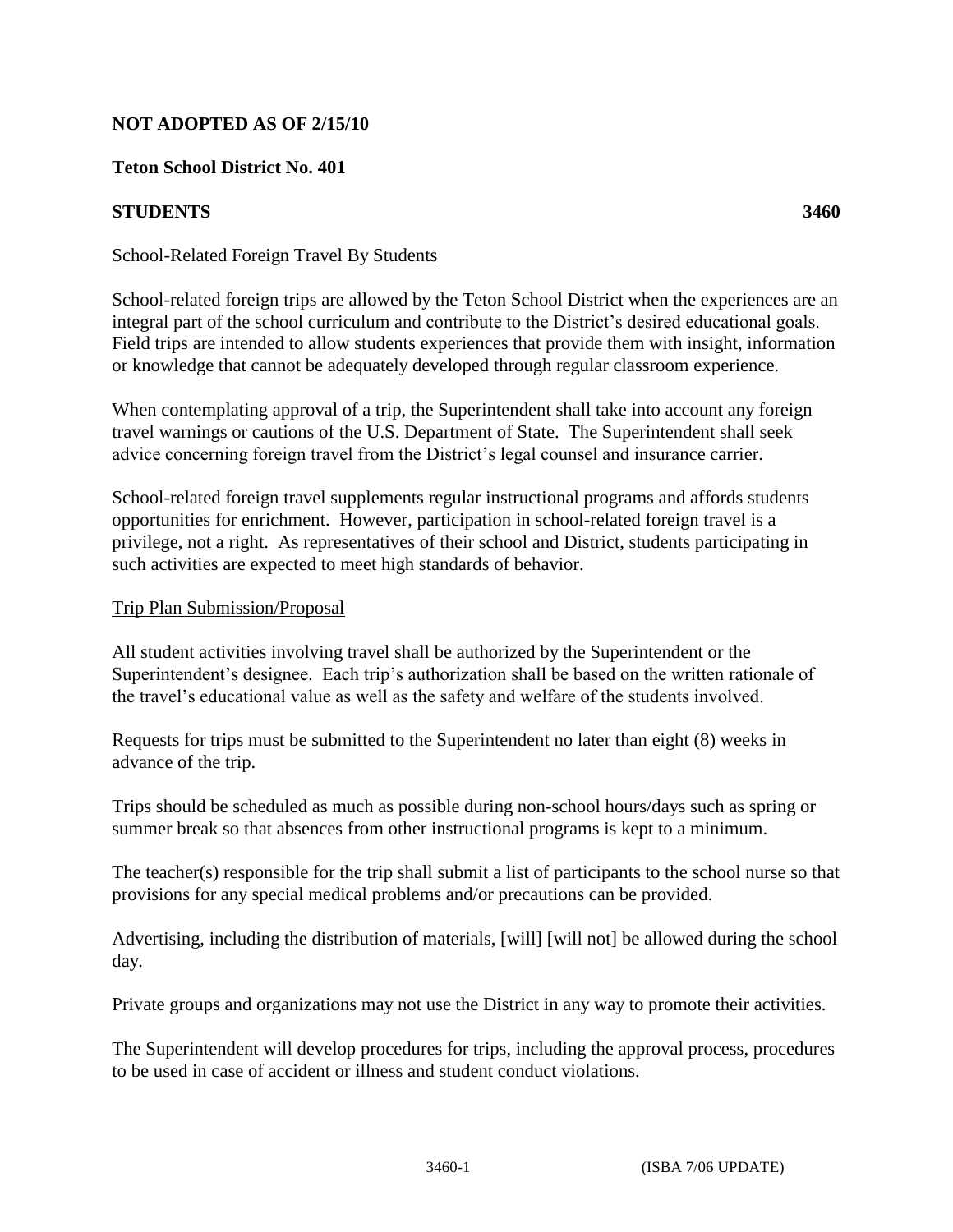The trip proposal must be in writing and contain the following elements:

- 1. Identify the purpose of the trip and an outline of anticipated educational experiences and/or course of study to be followed.
- 2. Identify the names of students and chaperones attending the trip.
- 3. Identify and plan for any special medical needs of student and chaperones attending the trip.
- 4. Identify adequate liability insurance to protect the District, board members, chaperones, teachers and students.
- 5. Submit an itemized statement of costs, including transportation, meals and accommodations.
- 6. Submit an itemized statement of costs as appropriate to the school-sponsored trip, such as passport and visa expenses, costs of a personal nature and optional trip insurance.

The Superintendent may enforce restrictions regarding the date, length of time and the chaperone/student ratio as a condition of approval.

Students participating in the trip during school hours are permitted and expected to make up any school work missed. The student's absence shall be recorded as "excused." The total number of school days missed due to the trip must be included in the written proposal.

A plan must be developed for the administration of medication for any student requiring such assistance.

The proposal must include the names and numbers of chaperones, including both male and female chaperones if the proposal is for a mixed group of students.

In developing the proposal for the extended trip, the trip organizer will perform the following duties:

- 1. Hold at least one (1) pre-trip meeting with students and parent/guardian.
- 2. Provide to the Superintendent, students, parent/guardian and chaperones detailed written information about the trip and all activities.
- 3. Provide detailed information on the responsibilities and rules for the students and chaperones.
- 4. Discuss district policy regarding student conduct while on a school-sponsored activities.
- 5. Establish a curfew and enforce strict compliance to this curfew. Chaperones will be required to perform periodic checks to insure that students are following the curfew requirements.
- 6. Perform periodic checks to insure strict compliance with all school rules and policies.
- 7. Refrain from using tobacco and consuming alcoholic beverages or drugs while on the extended trip.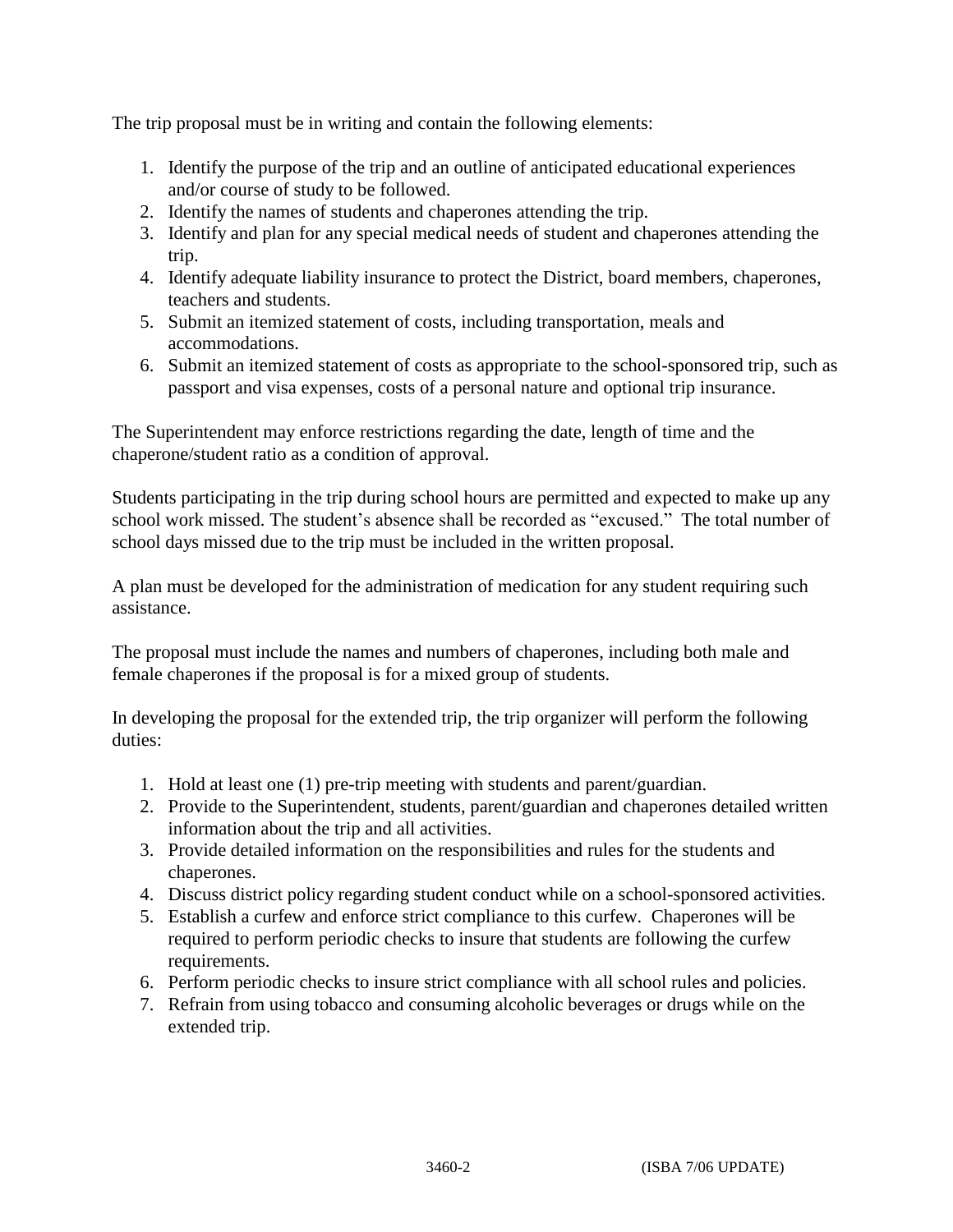# Pre-Trip Meetings

Pre-trip meetings involving students and their parents, as appropriate, shall be scheduled to assure that all plans are clearly understood. Pre-trip meetings shall not occur until approval from the Superintendent has been received.

#### Chaperones

Trip chaperones must include at least one certified staff member from the school sponsoring the trip, and depending on the number of students involved, additional certified staff and/or parents/guardians of students going on the trip. Chaperones shall be selected by the trip teacher/advisor. Chaperones are under the supervision of the trip teacher/advisor.

A student will be permitted to stay in the same motel/hotel room with a chaperone only if the chaperone is the student's parent or legal guardian. Students whose parents or legal guardians are not serving as chaperones will share rooms with same-sex students only.

Chaperones will agree to the following duties:

- 1. Supervise and be responsible for students during the entirety of the trip.
- 2. Ensure that students follow all legal and school requirements.
- 3. Establish a procedure for room checks and monitor compliance.
- 4. In all ways model the behaviors expected of District students.

Any adult convicted of any sex or drug related offenses may not serve as a chaperone. The District reserves the right to request background checks on chaperones.

The safety, protection and supervision of District students are the sole purposes for adult chaperones accompanying District students on foreign trips. Agreeing to serve as a chaperone is accompanied by an understanding that the established rules and policies will be followed.

The certified staff member serving as the trip organizer will carry a roster of students who are on the trip along with emergency information on each student.

Children who are not a part of the group participating in the trip may not accompany parents when the parents serve as chaperones.

All trips must be adequately supervised with a minimum of one (1) adult per ten (10) students. Groups with both male and female participants must have supervision of at least one (1) male and one (1) female adult.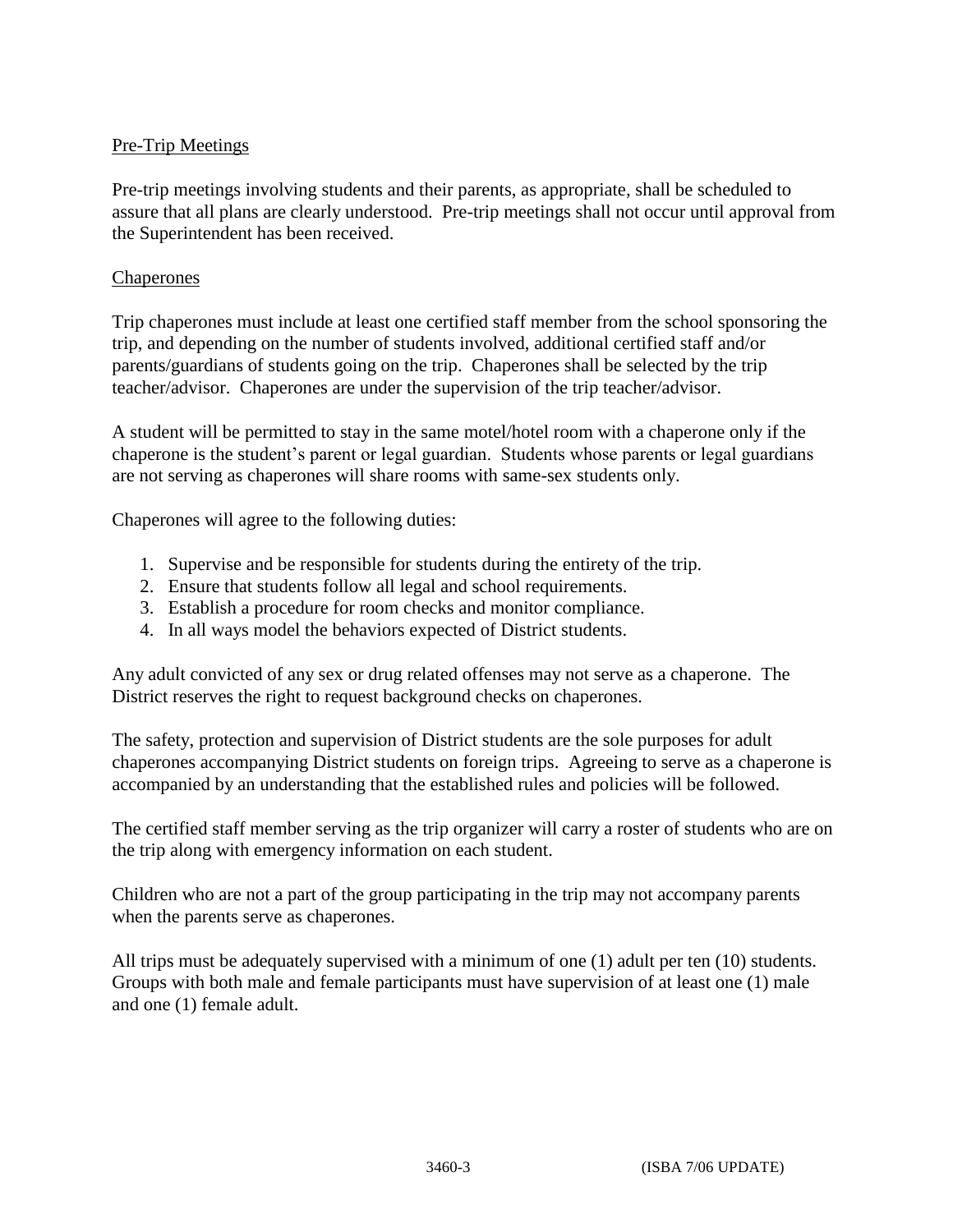# Student Conduct

Students participating in the trip will be subject to all codes of conduct in District policy. Violations will result in appropriate disciplinary action.

Students and their parent/guardian are expected to be knowledgeable about the District's policy on student conduct. Trips are considered an extension of the classroom and all rules and policy pertaining to a school-sponsored activity must be followed.

- 1. Students and their parent/guardian will read and sign a code of conduct. The code of conduct will be prepared by the Superintendent and will be reviewed during the pre-trip meetings.
- 2. Students who violate any school policy during an extended trip may be disciplined, including, but not limited to, being sent home at the parent/guardian's expense.

#### Permission

All students must return a permission slip for the trip, signed by a parent/guardian, before they will be allowed to participate in the trip.

#### **Fundraising**

Fundraising drives may be allowed to defray costs, however, all fundraisers must be preapproved by the building principal.

#### Responsibilities

Responsibilities of Principal or Superintendent:

- 1. Obtain and retain on file written parental permission for students who are under the age of 18.
- 2. Sign any contractual agreement with a public carrier and/or any other service provider.
- 3. Assure that all plans and arrangements are provided to and understood by the students and their parents.
- 4. Set student and chaperone conduct rules.

Responsibilities of Trip Organizer:

- 1. Communicate conduct rules of students and chaperones to parents/guardians, students and chaperones. Set behavior expectations for students and chaperones.
- 2. Carry a list of the names of students and chaperones participating, their emergency information and submit a copy of the list to the building Principal prior to the trip.
- 3. Notify the building Principal of any emergency situation, i.e. an accident involving student(s), student missing from the group, etc.